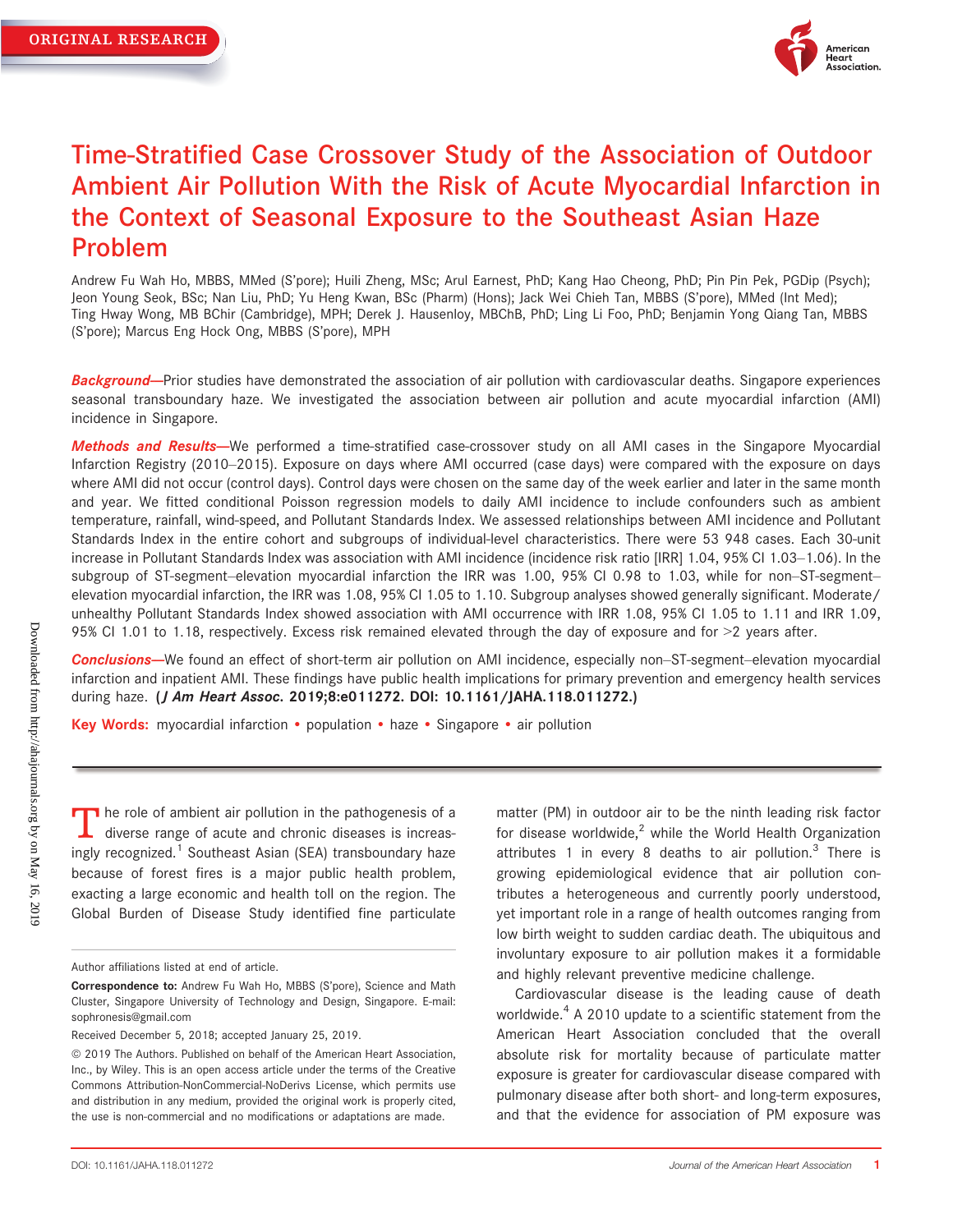## Clinical Perspective

#### What Is New?

• This nationwide registry study using a time-stratified casecrossover design found a transient effect of short-term air pollution on acute myocardial infarction incidence, especially non–ST-segment–elevation myocardial infarction and inpatient acute myocardial infarction, after adjusting for other meteorological indicators and stratifying by individual characteristics.

#### What Are the Clinical Implications?

• These findings have public health implications for acute myocardial infarction prevention and emergency health services delivery during haze, in particular, the Southeast Asian haze problem.

moderate for ischemic heart disease, heart failure, and ischemic stroke, and mixed for arrhythmia and cardiac arrest.<sup>5</sup> Acute myocardial infarction (AMI) is the main acute presentation of ischemic heart disease where there is irreversible myocardial ischemia leading to significant morbidity and mortality; therefore, understanding the relationship between ambient air pollution and AMI is of tremendous public health interest.

Short-term increase in air pollution has previously been shown to be capable of triggering acute coronary syndromes. $6-8$  In a large comparative risk assessment study of the triggers of myocardial infarction, amongst all the potential triggers studied, the highest population attributable fractions (which comprise both the effect size and prevalence of a risk factor), were contributed by road traffic and concentration of PM with aerodynamic diameter  $\leq 10 \mu m$  (PM<sub>10</sub>).<sup>9</sup> These studies varied in the accuracy, completeness, and representativeness of both the pollution and disease data. Further, unanswered questions remain about the presence of susceptible populations, possible lag effects, and relevance in the context of the Southeast Asian (SEA) transboundary haze problem.

The SEA haze problem refers to periodic episodes of transboundary and large-scale air pollution episodes that have been recorded since 1972.<sup>10</sup> These events have exacted adverse health and economic impact in Indonesia, Singapore, Malaysia, Brunei Darussalam, southern Thailand, northern Laos, and as far as the southern Philippines.<sup>11,12</sup> Haze crises such as those that occurred in 1997, 2006, 2013, and 2015 have damaging effects on tourism, transport, food and water quality, urban and rural livelihood, and overall human productivity.<sup>13</sup> Unlawful industrial-scale slash-and-burn land-clearing agricultural practices in the region have been incriminated for sparking off forest fires which releases acrid smoke, dust, and particulate matter into the atmosphere.<sup>14</sup> The haze situation surfaces recurrently in Singapore, usually coinciding with the dry season from July to September, when the southwest monsoon also shifts haze towards Singapore. These episodes have been implicated in damages amounting to an estimated of US \$4.5 billion for the fire episodes in 1997 alone.<sup>15</sup> These included health impacts, reduced crop yield, preventive expenditures, accidents, loss of life, evacuations, and the loss of confidence of foreign investors.<sup>15</sup> In 2002, member states of the Association of Southeast Asian Nations ratified the Association of Southeast Asian Nations Agreement on transboundary haze pollution to monitor, prevent, and mitigate transboundary haze through international cooperation.

Singapore is a small, densely-populated island city-state situated in SEA, and experiences periodic large-scale transboundary haze originating from the region. It is hence susceptible to wide day-to-day fluctuations in ambient air pollutant levels over decades. Singapore has robust surveillance capabilities for air pollution and other environmental parameters. These characteristics make Singapore an ideal natural population laboratory to study short-intermediate term health impacts arising from the SEA haze problem.

The objective of this study is to investigate the association between ambient air pollution and AMI occurrence using a time-stratified case-crossover design while adjusting for meteorological parameters and stratifying by individual characteristics. It is hypothesized that exposure to increased Pollutant Standards Index (PSI) is associated with an increase in the number of AMI cases. Other research questions are whether the effect is highest on same day of exposure or after lagged terms of a few days, and whether the risk differs between various subgroups. Findings would inform public health policies relating to measures to reduce air pollutants as well as those to mitigate their effect on susceptible subgroups of the population.

## Methods

Data, methods used in the analysis, and materials used to conduct the research available will not be made available to other researchers for purposes of reproducing the results or replicating the procedure. Exposure data are available to the public from the respective agency's website, and disease data are owned by National Registry of Diseases Office and data sharing is limited by their policies.

## Setting

Singapore is a heavily urbanized island city-state in Southeast Asia with a population of 5.5 million over a land area of 719.1 square kilometers.<sup>16</sup> Singapore has a gross domestic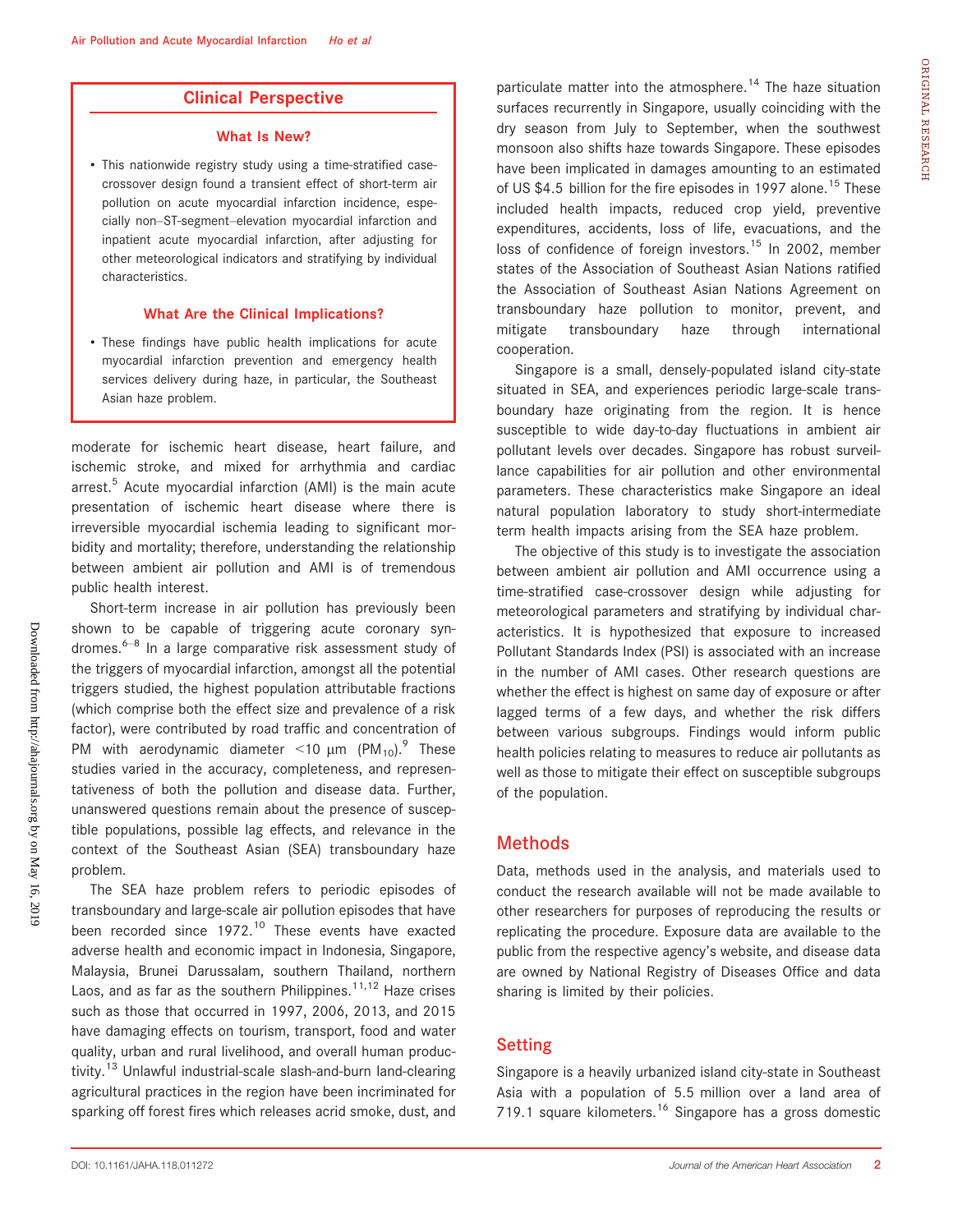product of 295.7 billion dollars and a life expectancy of 82.1 years.<sup>17</sup> Singapore lies 1.5 $^{\circ}$  north of the equator and is located at the end of the Malayan Peninsula. Its climate has been classified as tropical rainforest (Köppen-Geiger classification system). As a result of its geographical location and maritime exposure, its climate is characterized by uniform temperature and pressure, high humidity, abundant rainfall, and no true distinct seasons. Tertiary health care was delivered by 7 public general hospitals and several private hospitals, of which 5 provided around-the-clock emergency PCI service.<sup>18</sup>

From prior studies, the age-standardized incidence rate of STEMI in Singapore was 56.6 per 100 000 population from 2010 to 2012.<sup>19</sup> Median first medical contact-to-door time was 33.5 minutes<sup>20</sup> while median door-to-balloon time was 64 minutes.<sup>19</sup> Around 50% of STEMI cases in Singapore presented to the hospitals via ambulances.<sup>19</sup>

## Study Population and Outcome Data—The Singapore Myocardial Infarction Registry

The SMIR (Singapore Myocardial Infarction Registry) is a nationwide registry managed and funded by the National Registry of Diseases Office, Ministry of Health Singapore, $21$ and collects epidemiological and clinical data on AMI cases diagnosed in all public and private sector hospitals and a small number of out-of-hospital AMI deaths certified by medical practitioners in Singapore. AMI is a disease whose notification to the registry has been mandated by the National Registry of Diseases Act enacted in 2012. Public sector cases comprise 98% of the registered cases.

Registry data were received from various sources on a monthly basis and were processed monthly to obtain unique cases. The sources of data included patient medical claim listings, hospital in-patient discharge summaries, cardiac biomarker listings from hospital laboratories and the national death registry. The International Classification of Diseases, Ninth Revision, Clinical Modification (ICD-9-CM) code 410 was used to identify AMI cases diagnosed from 2010 to 2011 while ICD-10 (Australian Modification) codes I21 and I22 were used for AMI cases diagnosed in 2012. The differentiation between ST-segment–elevation myocardial infarction (STEMI) and non-STEMI (NSTEMI) was based on presenting symptoms, cardiac biomarkers and ECG assessment, and aligned with clinician's diagnosis documented in the physical case notes and electronic medical records. STEMI was defined as follows: typical chest pain of 30 minutes and significant ST segment elevation (0.1 or 0.2 mV on 2 adjacent limb or precordial leads, respectively, or new left bundle-branch block) and confirmed subsequently by a rise in biomarkers. All ECGs were interpreted, and all diagnoses were adjudicated centrally at the National Registry of Diseases Office. The multinational monitoring of trends and determinants in cardiovascular disease (MONICA) criteria<sup>22</sup> were used for defining episodes.

Detailed patient data were extracted from clinical medical records including ambulance records, Emergency department notes, clinical charts, and discharge summaries, by dedicated registry coordinators from the SMIR. Yearly audits on data collected were done to ensure data accuracy and inter-rater reliability of at least 95%.

The primary outcome variable of our study is the occurrence of an AMI. We considered all cases of AMI in Singapore from 2010 to 2015. Recurrence of AMI after 28 days of a recorded AMI episode was considered a separate episode.

The event date was taken to be the date of onset as we included both inpatient and outpatient AMI. Although the date of onset may be subjected to recall bias by patient, it was checked against the start of acute symptoms, serial changes in ECG, elevation in cardiac biomarkers, and fatal collapse, whichever was earliest.

#### Environmental Data

The primary exposure was 24-hour average PSI. PSI is an air quality index used to indicate the level of pollutants in the air. This was based on a scale devised by the United States Environmental Protection Agency to provide a way for news agencies to report daily air quality. PSI has been used in several countries including the United States, Brunei Darussalam, and Singapore. The National Environment Agency in Singapore classifies 24-hour PSI into ranges of good (0–50), moderate (51–100), unhealthy (101–200), very unhealthy  $(201-300)$ , and hazardous  $(>300).^{23}$ 

PSI is computed based on 6 air pollutants: fine particulate matter with aerodynamic dynamic smaller than  $2.5 \mu m$  $(PM<sub>2.5</sub>)$ , PM<sub>10</sub>, sulfur dioxide  $(SO<sub>2</sub>)$ , carbon monoxide (CO), ozone  $(O_3)$ , and nitrogen dioxide  $(NO_2)$ . For each pollutant, a sub-index is calculated from a segmented linear function that transforms ambient concentrations onto a scale extending from 0 through  $500.<sup>24</sup>$  PSI is then computed to be the maximum of the 6 sub-indices.  $PM<sub>2.5</sub>$  is the major pollutant released by forest fires, $25$  and the World Health Organization guideline level for 24-hour mean PM<sub>2.5</sub> is 25  $\mu$ g/m<sup>3</sup>.<sup>26</sup>

In Singapore, ambient pollutant levels are continuously monitored at >20 telemetric air quality monitoring stations across the island. $27$  Exposure data were retrieved from local government websites. The data were those that are made publicly available by the government agencies but required the authors to write a script to aggregate the data into a usable format. Historical 24-hour PSI data were obtained from [www.haze.gov.sg](http://www.haze.gov.sg) which is maintained by the National Environment Agency. Meteorological parameters were obtained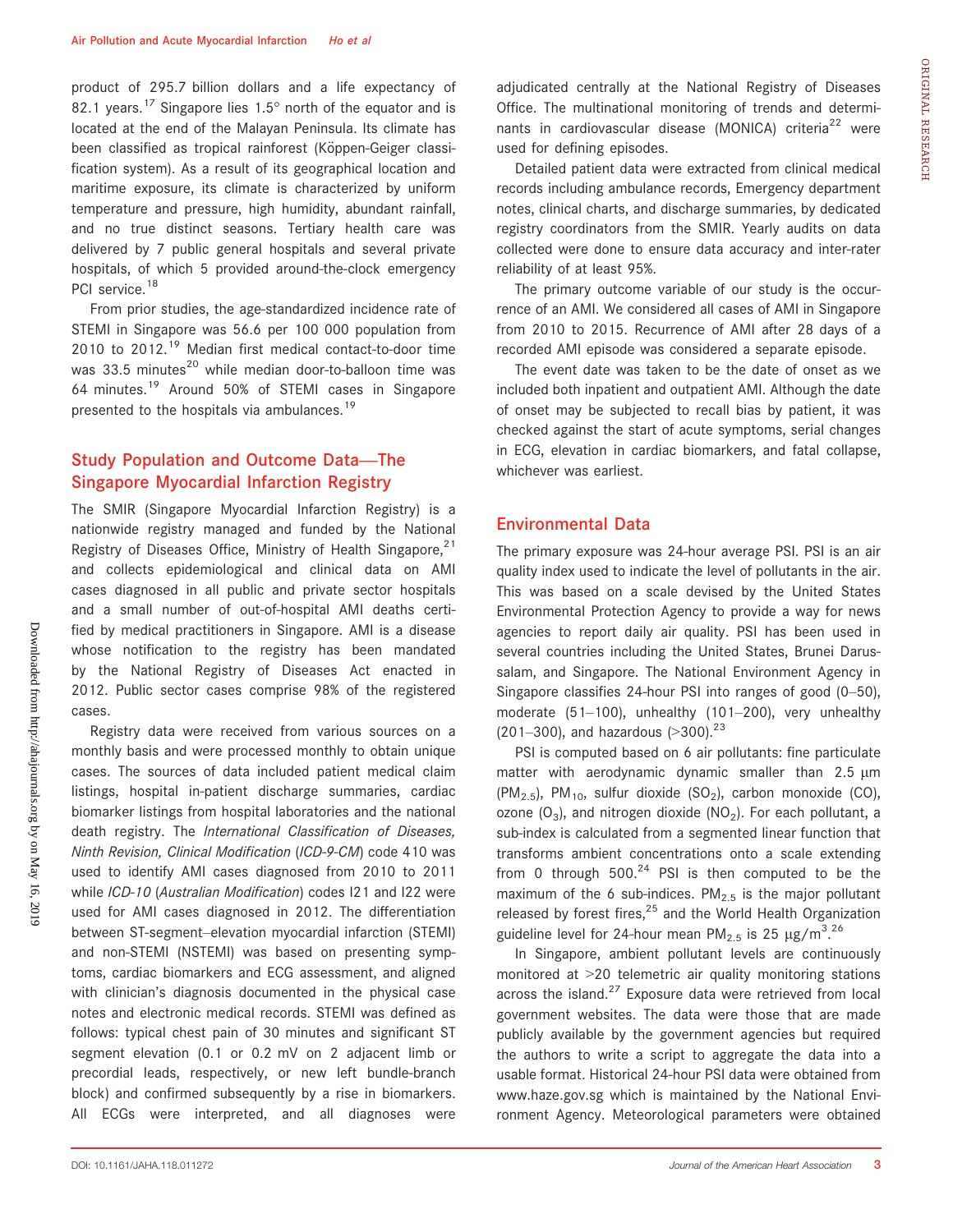from [www.weather.gov.sg](http://www.weather.gov.sg) which is maintained by the Meteorological Service Singapore, and included total daily rainfall, daily highest rainfall (over 30-, 60- and 120-minute intervals), daily temperature (mean, maximum, minimum) and daily wind speed (mean, maximum). Data from 5 meteorological stations (Jurong West, Khatib, Simei, Kampong Bahru, and Upper Thomson) scattered across Singapore were obtained.

### Ethics Approval

The Centralized Institutional Review Board and Domain Specific Review Board granted approval for this study with a waiver of patient consent (CIRB reference number: 2017/ 2380).

## Statistical Analysis

Data analysis was performed using Stata version 13.<sup>28</sup> Categorical and continuous data were presented as frequency with percentage and median with interquartile range (IQR), respectively. Statistical significance was set at  $P<0.05$ .

This study used a time-stratified design to control for time trend and other short-term varying confounders like ambient temperature since it compares exposure levels between same weekdays within each month of each year.<sup>29</sup> Exposure on days where AMI occurred (case days) were compared with the exposure on days where AMI did not occur (control days). Control days were chosen on the same day of the week earlier and later in the same month in the same year. Daily AMI counts approximately followed Poisson distribution.

We fitted a conditional Poisson regression model to daily AMI incidence that included 24-hour average PSI and potential confounders such as daily average temperature, total rainfall, and average wind speed. All models were adjusted for over-dispersion and autocorrelation, except for a sensitivity analyses without adjustment for over-dispersion and autocorrelation. Based on National Environment Agency's recommended range, PSI was categorized into 3 categories: good, moderate, and unhealthy (cutoffs previously stated). We assessed the relationship between AMI incidence and PSI range in the entire cohort and in subgroups of demographic and clinical characteristics, which were determined a priori. The subgroups are chosen to allow identification of susceptible subpopulations.

We also investigated percent excess risk of AMI associated with each 30-unit increase in PSI values on the day of incidence (lag 0 day) and subsequent days before the incidence, until there was no further persistent lag effect. The results were presented as incidence risk ratio (IRR) and 95% CI for PSI range and percent excess risk in AMI per 30 unit increase in PSI values using the formula (risk ratio $-1$ )  $\times$ 100.

Table 1. Characteristics of Patients With Myocardial Infarction (n=53 948 Cases)

|                                | n(%)             |
|--------------------------------|------------------|
| Age, y; median (IQR)           | 68.9 (58.0–79.6) |
| Male                           | 35 133 (65.1)    |
| Ethnicity                      |                  |
| Chinese                        | 35 791 (66.3)    |
| Malay                          | 10 530 (19.5)    |
| Indian                         | 6826 (12.7)      |
| Subtype                        |                  |
| <b>STEMI</b>                   | 13 509 (25.0)    |
| <b>NSTEMI</b>                  | 34 662 (64.3)    |
| History of MI/CABG/PCI         | 17 342 (32.8)    |
| History of diabetes mellitus   | 24 524 (46.4)    |
| History of hypertension        | 38 693 (73.2)    |
| History of hyperlipidemia      | 33 596 (63.6)    |
| Current/former smoker          | 24 027 (46.4)    |
| <b>Inpatient MI</b>            | 12 998 (24.1)    |
| Survived to hospital discharge | 44 038 (81.6)    |

CABG indicates coronary artery bypass grafting; IQR, interquartile range; MI, myocardial infarction; NSTEMI, non–ST-segment–elevation myocardial infarction; PCI, percutaneous coronary intervention; STEMI, ST-segment–elevation myocardial infarction.

## **Results**

#### Study Population

There were 53 948 cases of AMI between 2010 and 2015 qualified for analysis. The median age was 68.9 years (IQR 58.0–79.6) and 65.1% were male. There were 64.3% were non–ST-segment–elevation myocardial infarction (NSTEMI) while 25.0% were STEMI, 24.1% occurred while inpatient, and 81.6% survived to hospital discharge. The characteristics of included cases are further described in Table 1.

## Description of Exposure Data

Summary characteristics of air pollution and meteorological parameters are shown in Table 2. During the study period,

Table 2. Characteristics of Environmental Indicators (Daily Average Among the Regions in Singapore, n=2191 Days)

| Median (Interguartile Range)                               |                     |  |  |
|------------------------------------------------------------|---------------------|--|--|
| Rainfall, mm                                               | $1.8(0.0-9.6)$      |  |  |
| Rainfall, mm among the days that rained<br>$4.7(1.0-12.8)$ |                     |  |  |
| Temperature, °C                                            | $27.7(26.9-28.4)$   |  |  |
| Wind speed, km/h                                           | $7.0(6.0-8.5)$      |  |  |
| Pollutant Standards Index                                  | $32.8(25.7 - 47.0)$ |  |  |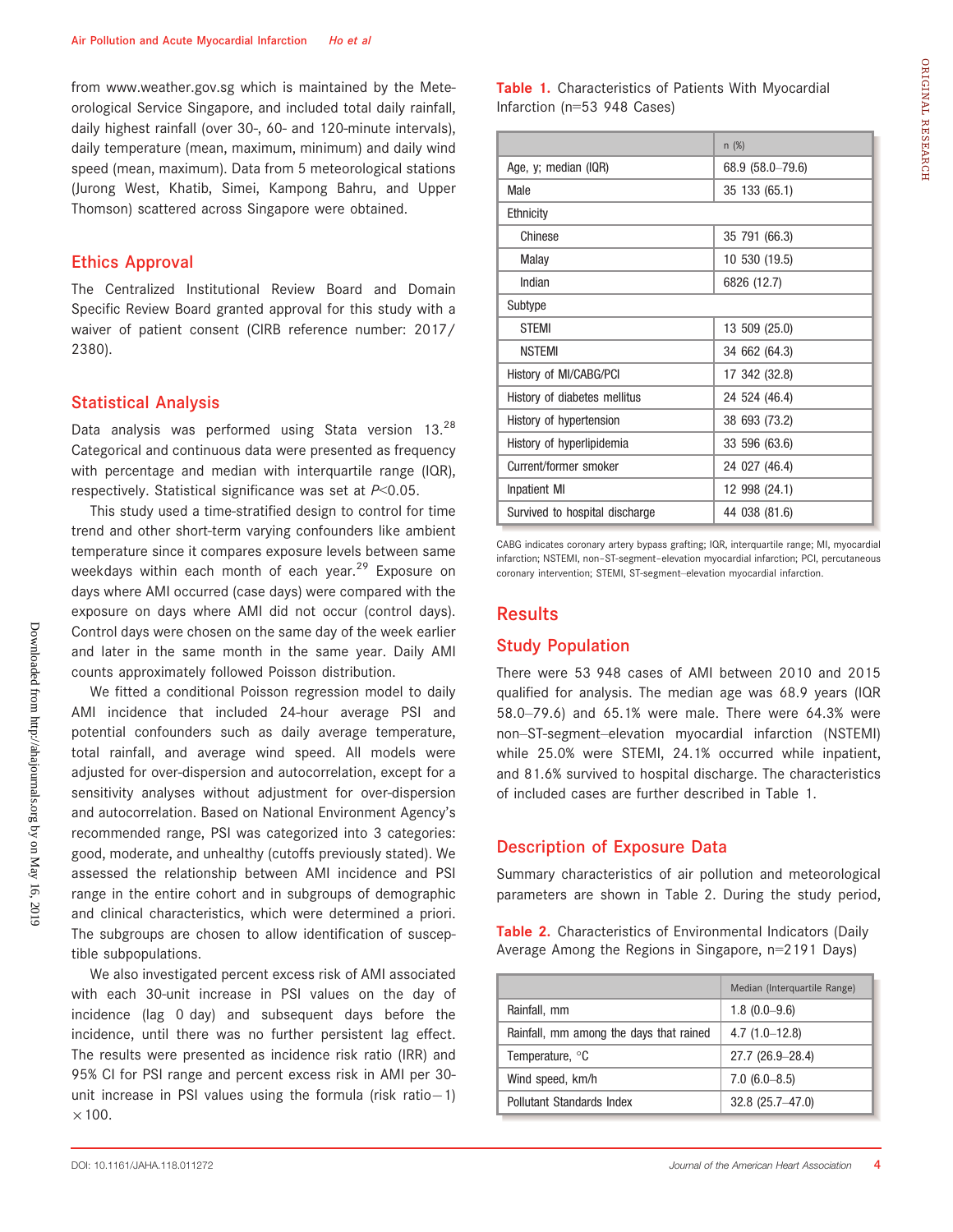median daily 24-hour average PSI was 32.8 (IQR 25.7–47.0). Median daily total rainfall on the days that rained was 4.7 mm (IQR 1.0–12.8). Median daily average temperature was 27.7°C (IQR 26.9–28.4). Median daily average wind speed was 7.0 km/h (IQR 6.0–8.5).

## Association of 30-Unit Increments in Pollutant Standards Index With Occurrence of AMI

Figure shows the distribution of 3-weekly AMI incidence with weekly average measure of 24-hour PSI. Smoothing of data included 1 lagged term, 1 forward term, and the current observation in the time-series moving average filter.

When considering PSI in terms of 30-unit increments, after adjusting for temperature, rainfall, and wind speed, PSI was significantly associated with increased AMI occurrence, with each 30-unit increment in PSI being associated with IRR of 1.04 (95% CI 1.03–1.06) in the entire cohort (Table 3).

In subgroup analyses of demographic and clinical characteristics, the association remained generally significantly positive, except in the subgroup of STEMI (IRR 1.00, 95% CI 0.98–1.03). In addition, even though the association between PSI and AMI were significant in both subgroups of inpatient and outpatient AMI, the strength of association was higher in the inpatient subgroup compared with the outpatient subgroup, with IRR 1.13 (95% CI 1.09–1.16) and IRR 1.02 (95% CI 1.00–1.04), respectively.

Besides STEMI versus NSTEMI and inpatient versus outpatient, there were no significantly increased susceptibility observed in other subgroups of age, sex, ethnicity, history of



Figure. Distribution of weekly occurrence of myocardial infarction with Pollutant Standards Index. Smoothing of data included 1 lagged term, 1 forward term, and the current observation in the time-series moving average filter. MI indicates myocardial infarction; PSI, Pollutant Standards Index.

Table 3. Estimated Incidence Rate Ratio of Myocardial Infarction for Each 30-Unit Increment in Pollutant Standards Index for the Entire Study Cohort and by Subgroups of Demographic and Clinical Characteristics (n=2191 Days)

|                                               | Incidence Rate         |                |  |
|-----------------------------------------------|------------------------|----------------|--|
|                                               | Ratio (95% CI)         | P Value        |  |
| Entire cohort                                 | $1.04(1.03 - 1.06)$    | < 0.001        |  |
| Without overdispersion<br>and autocorrelation | $1.04(1.03 - 1.06)$    | < 0.001        |  |
| Subgroups                                     |                        |                |  |
| Age                                           |                        |                |  |
| $<$ 65 y                                      | $1.04$ $(1.02 - 1.07)$ | < 0.001        |  |
| ≥65 y                                         | $1.05(1.03 - 1.07)$    | < 0.001        |  |
| Sex                                           |                        |                |  |
| Male                                          | $1.06$ $(1.04 - 1.08)$ | < 0.001        |  |
| Female                                        | $1.04(1.01 - 1.06)$    | 0.005          |  |
| Ethnicity                                     |                        |                |  |
| Chinese                                       | $1.05(1.03 - 1.07)$    | < 0.001        |  |
| Malay                                         | $1.05(1.02 - 1.08)$    | 0.002          |  |
| Indian                                        | $1.04(1.01 - 1.08)$    | 0.014          |  |
| Subtype                                       |                        |                |  |
| <b>STFMI</b>                                  | $1.00$ $(0.98 - 1.03)$ | 0.940          |  |
| <b>NSTEMI</b>                                 | $1.08(1.05 - 1.10)$    | < 0.001        |  |
| History of MI/CABG/PCI                        |                        |                |  |
| Yes                                           | $1.05(1.03 - 1.08)$    | $<$ 0.001      |  |
| No                                            | $1.05(1.03 - 1.07)$    | < 0.001        |  |
| History of diabetes mellitus                  |                        |                |  |
| Yes                                           | $1.06$ $(1.04 - 1.08)$ | < 0.001        |  |
| No                                            | $1.05(1.03 - 1.07)$    | < 0.001        |  |
| History of hypertension                       |                        |                |  |
| Yes                                           | $1.05(1.03 - 1.07)$    | < 0.001        |  |
| No                                            | $1.06$ $(1.04 - 1.09)$ | $<$ 0.001 $\,$ |  |
| History of hyperlipidemia                     |                        |                |  |
| <b>Yes</b>                                    | $1.05(1.03 - 1.08)$    | < 0.001        |  |
| No                                            | $1.05(1.02 - 1.07)$    | < 0.001        |  |
| Current/former smoker                         |                        |                |  |
| Yes                                           | $1.04$ $(1.02 - 1.07)$ | < 0.001        |  |
| No                                            | $1.06$ $(1.04 - 1.08)$ | < 0.001        |  |
| Place of MI onset                             |                        |                |  |
| Inpatient                                     | $1.13(1.09 - 1.16)$    | < 0.001        |  |
| Outpatient                                    | $1.02$ $(1.00-1.04)$   | 0.029          |  |

Incidence rate ratios were estimated using conditional poisson regression adjusted for overdispersion and autocorrelation, with average Pollutant Standards Index, rainfall, temperature and wind speed as random effects covariates. CABG indicates coronary artery bypass grafting; MI, myocardial infarction; NSTEMI, non–ST-segment–elevation myocardial infarction; PCI, percutaneous coronary intervention; STEMI, ST-segment– elevation myocardial infarction.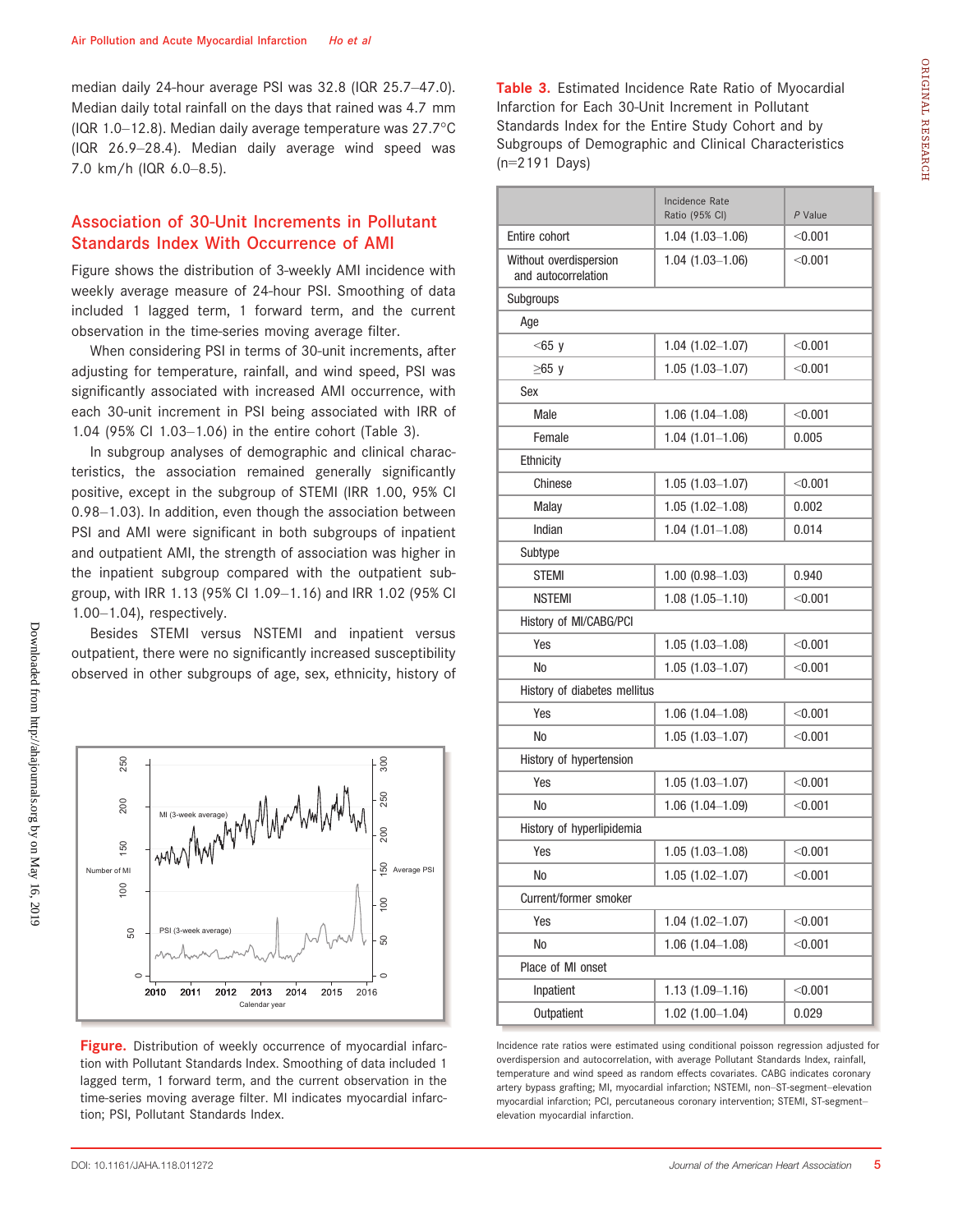cardiac disease, diabetes mellitus, hypertension, hyperlipidemia, and smoking history.

## Association of Good, Moderate and Unhealthy Ranges of Pollutant Standards Index With Occurrence of AMI

When considering PSI in terms of categories of good, moderate, and unhealthy ranges, after adjusting for temperature, rainfall and wind speed, taking the good PSI range as a reference, moderate and unhealthy PSI ranges were significantly associated with increased AMI occurrence (Table 4), with IRR 1.08 (95% CI 1.05–1.11) and IRR 1.09 (95% CI 1.01– 1.18), respectively.

The associations between moderate and unhealthy ranges of PSI with AMI in the STEMI subgroup were not statistically significant, IRR 1.02 (95% CI 0.98–1.07) and IRR 1.00 (95% CI 0.89–1.14), respectively.

Moderate range of PSI was significantly associated with AMI in all other subgroups analyzed.

Unhealthy range of PSI was only significantly associated with AMI in the subgroups of men (IRR 1.11, 95% CI 1.02– 1.21), NSTEMI (IRR 1.11, 95% CI 1.01–1.21), no history of cardiac disease (IRR 1.13, 95% CI 1.04–1.23), no history of diabetes mellitus (IRR 1.11, 95% CI 1.01–1.22), history of hypertension (IRR 1.09, 95% CI 1.00–1.19), no history of hyperlipidemia (IRR 1.14, 95% CI 1.03–1.26), non-smokers (IRR 1.12, 95% CI 1.02–1.24) and inpatient AMI (IRR 1.32, 95% CI 1.15–1.52).

## Excess Risk at Different Lag Terms

In addition, after adjusting for temperature, rainfall, and wind speed, each 30-unit increment in PSI values on the same day (lag 0) and previous 1 day up until 2 years and 4 months (not cumulative) was significantly associated with increased risk of AMI incidence (Table 5), presented at intervals of 2 months.

The excess risks from 30-unit increment in PSI for same day exposure was 4.38 (95% CI 2.66–6.12) and for the 427th day after was 4.76 (95% CI 2.34–7.25) (Table 5).

### Limitations

Downloaded from http://ahajournals.org by on May 16, 2019

Downloaded from http://ahajournals.org by on May 16, 2019

There are several limitations to this study. First, the study design does not allow a causative relationship between PSI and AMI to be proven, even though strongly suggested on the basis of plausibility, temporality, and dose-response.

Secondly, there are possible residual confounding factors because the study design did not permit controlling for behavioral changes related to air pollution, as people take different approaches to mitigation based on their beliefs and attitudes. For example, while the elderly can mitigate the haze by staying at home, those who had to work outdoors during the haze period have no such recourse. Also, those with higher socioeconomic status may have access to airconditioning and respirator masks (which are proven to improve a range of cardiovascular health measures in patients with coronary disease<sup>30</sup>) which would modify their risk. This same effect may explain findings in other studies that the adverse effects from PM2.5 exposure were higher for individuals with lower education level.<sup>31</sup>

Thirdly, PSI, which is a composite air quality index, was used instead of concentrations of individual constituent pollutants. Therefore, we are unable to examine the relative excess risk contributed by each pollutant. On the other hand, PSI is an easily recognizable indicator for the public to understand, monitor, and interpret. The findings of this study are hence easily actionable for health education of the public and to calibrate as public policy. It is also suspected that the individual pollutants may interact in complex ways that may not be accounted for by the statistical methods used. There is therefore value in considering air pollution in phenotypic groups of their origins, such as forest fire or urban exhaust, rather than in their constituent components. This is supported by a study of 6 cities in the United States showing that for the same particle size and concentration, combustion-origin particles are associated with increased mortality, but not crustal-origin particles.<sup>32</sup> We have previously demonstrated correlation of PSI with other health outcomes such as sudden cardiac death and acute ischemic stroke.<sup>33,34</sup>

Fourthly, the small number of events incurring on days with PSI in the unhealthy range  $(n=41)$  is small and hence the power to detect significant association is reduced for the comparison of unhealthy PSI versus good PSI ranges.

There is also potential for misclassification of AMI onset date as it is partially affected by recall bias by the patient. Also, some symptoms preceding admission may have been angina episodes and not attributed to the index AMI episode.

## **Discussion**

This study demonstrated that in a population exposed to wide fluctuations in ambient air pollution, exposure to increases in a composite air pollution index was associated with a markedly increased short-intermediate risk of AMI. The excess risk was most pronounced on the day of the exposure, but remained elevated for the next 5 days. This is, to our knowledge, the first study linking the Southeast Asian haze to AMI, other than indirectly, in our previous study of the effect of PSI on out-of-hospital cardiac arrest (currently in press).

The finding of a significant association of exposure to air pollution and occurrence of AMI is generally consistent with previous studies.<sup>6,7,35,36</sup> We have found 8% and 9% excess risk of AMI when PSI is in the moderate and unhealthy range,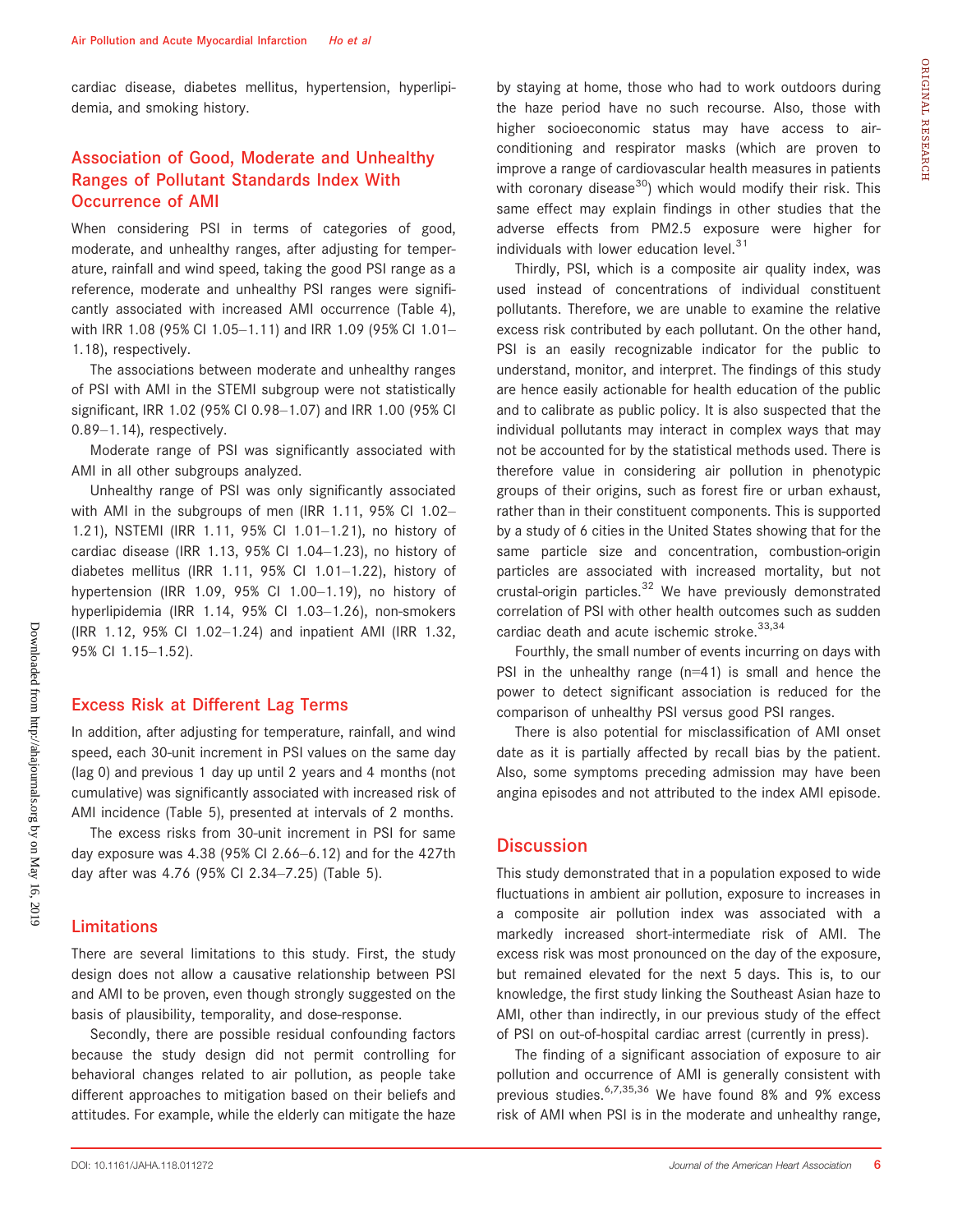Table 4. Estimated Incidence Rate Ratio of MI for Each PSI Group for the Entire Study Cohort and by Subgroups of Demographic and Clinical Characteristics (n=2191 Days)

|                                            |                   | Moderate PSI (n=429) |         | Unhealthy PSI (n=41)   |         |
|--------------------------------------------|-------------------|----------------------|---------|------------------------|---------|
|                                            | Good PSI (n=1721) | IRR (95% CI)         | P Value | IRR (95% CI)           | P Value |
| Entire cohort                              | 1.00 (reference)  | $1.08(1.05 - 1.11)$  | < 0.001 | $1.09(1.01 - 1.18)$    | 0.021   |
| Without overdispersion and autocorrelation | 1.00 (reference)  | $1.08(1.05 - 1.11)$  | < 0.001 | $1.09(1.01 - 1.18)$    | 0.018   |
| Subgroups                                  |                   |                      |         |                        |         |
| Age                                        |                   |                      |         |                        |         |
| $<$ 65 years                               | 1.00 (reference)  | $1.08(1.04 - 1.12)$  | < 0.001 | $1.09(0.99 - 1.21)$    | 0.092   |
| $\geq 65$ years                            | 1.00 (reference)  | $1.11(1.07 - 1.15)$  | < 0.001 | $1.10(1.00-1.21)$      | 0.052   |
| Sex                                        |                   |                      |         |                        |         |
| Male                                       | 1.00 (reference)  | $1.09(1.06 - 1.13)$  | < 0.001 | $1.11(1.02 - 1.21)$    | 0.018   |
| Female                                     | 1.00 (reference)  | $1.11(1.06 - 1.16)$  | < 0.001 | $1.08(0.96 - 1.21)$    | 0.228   |
| Ethnicity                                  |                   |                      |         |                        |         |
| Chinese                                    | 1.00 (reference)  | $1.10(1.06 - 1.13)$  | < 0.001 | $1.08(0.99 - 1.19)$    | 0.070   |
| Malay                                      | 1.00 (reference)  | $1.09(1.03 - 1.15)$  | 0.001   | $1.08$ $(0.93 - 1.25)$ | 0.306   |
| Indian                                     | 1.00 (reference)  | $1.08(1.02 - 1.14)$  | 0.013   | $1.08(0.92 - 1.27)$    | 0.331   |
| Subtype                                    |                   |                      |         |                        |         |
| <b>STEMI</b>                               | 1.00 (reference)  | $1.02$ (0.98-1.07)   | 0.363   | $1.00(0.89 - 1.14)$    | 0.939   |
| <b>NSTEMI</b>                              | 1.00 (reference)  | $1.15(1.11 - 1.18)$  | < 0.001 | $1.11(1.01 - 1.21)$    | 0.029   |
| History of MI/CABG/PCI                     |                   |                      |         |                        |         |
| Yes                                        | 1.00 (reference)  | $1.10(1.05 - 1.14)$  | < 0.001 | $1.04(0.92 - 1.18)$    | 0.488   |
| <b>No</b>                                  | 1.00 (reference)  | $1.10(1.07 - 1.14)$  | < 0.001 | $1.13(1.04 - 1.23)$    | 0.005   |
| History of diabetes mellitus               |                   |                      |         |                        |         |
| Yes                                        | 1.00 (reference)  | $1.08(1.04 - 1.12)$  | < 0.001 | $1.10(0.99 - 1.22)$    | 0.064   |
| No                                         | 1.00 (reference)  | $1.12(1.08 - 1.16)$  | < 0.001 | $1.11(1.01 - 1.22)$    | 0.030   |
| History of hypertension                    |                   |                      |         |                        |         |
| Yes                                        | 1.00 (reference)  | $1.08(1.05 - 1.11)$  | < 0.001 | $1.09(1.00 - 1.19)$    | 0.046   |
| <b>No</b>                                  | 1.00 (reference)  | $1.14(1.09 - 1.19)$  | < 0.001 | $1.12(1.00-1.27)$      | 0.057   |
| History of hyperlipidemia                  |                   |                      |         |                        |         |
| Yes                                        | 1.00 (reference)  | $1.09(1.05 - 1.13)$  | < 0.001 | $1.08(0.98 - 1.19)$    | 0.117   |
| No                                         | 1.00 (reference)  | $1.10(1.06 - 1.14)$  | < 0.001 | $1.14(1.03 - 1.26)$    | 0.015   |
| Current/former smoker                      |                   |                      |         |                        |         |
| Yes                                        | 1.00 (reference)  | $1.07(1.03 - 1.11)$  | < 0.001 | $1.06$ $(0.96 - 1.18)$ | 0.250   |
| No                                         | 1.00 (reference)  | $1.13(1.09 - 1.17)$  | < 0.001 | $1.12(1.02 - 1.24)$    | 0.019   |
| Place of MI onset                          |                   |                      |         |                        |         |
| Inpatient                                  | 1.00 (reference)  | $1.23(1.17-1.30)$    | < 0.001 | $1.32(1.15 - 1.52)$    | < 0.001 |
| Outpatient                                 | 1.00 (reference)  | $1.05(1.02 - 1.08)$  | 0.002   | $1.03(0.95 - 1.12)$    | 0.522   |

Incidence rate ratios were estimated using conditional poisson regression adjusted for overdispersion and autocorrelation, with average PSI, rainfall, temperature and wind speed as random effects covariates. CABG indicates coronary artery bypass grafting; IRR, incidence rate ratio; MI, myocardial infarction; PCI, percutaneous coronary intervention; PSI, Pollutant Standards Index.

respectively. Furthermore, when considering only NSTEMIs, which seems to be driving the association, the magnitude of the excess risk is greater at 15% and 11%, respectively. Given that practically the entire population is exposed involuntarily to this risk factor, the collective health burden is magnified. Further, the study is designed to examine only the short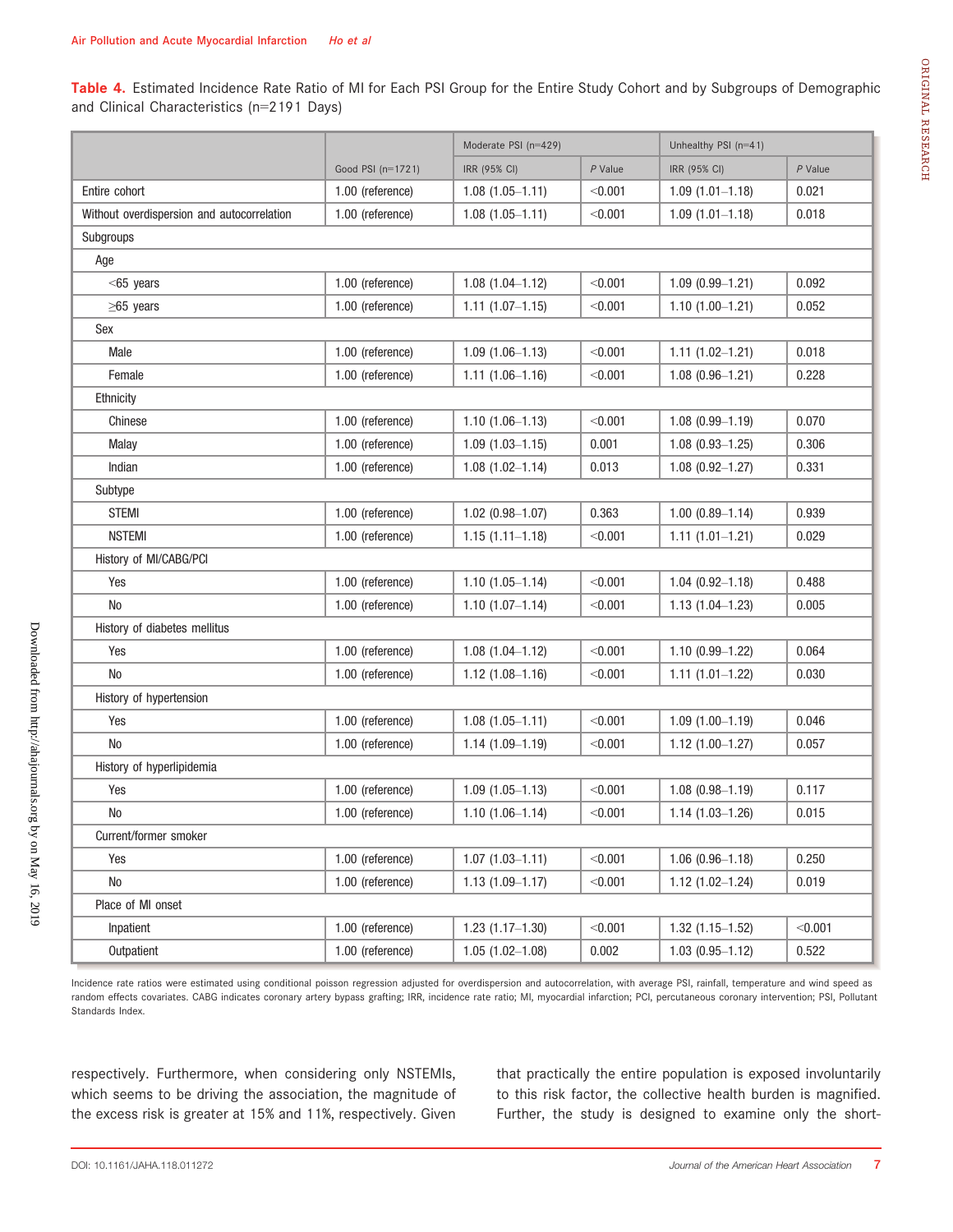Table 5. Estimated Percent Excess Risk of Myocardial Infarction for Each 30-Unit Increment of Pollutant Standards Index at Different Lag Term (n=2191, d)

| Lag, d       | Excess Risk in % (95% CI)       | $P$ Value |
|--------------|---------------------------------|-----------|
| $\mathbf{0}$ | $4.38(2.66 - 6.12)$             | < 0.001   |
| 61           | $5.69$ $(3.98 - 7.43)$          | < 0.001   |
| 122          | $6.17(3.86 - 8.53)$             | < 0.001   |
| 183          | $4.35(2.02 - 6.73)$             | < 0.001   |
| 244          | $5.02$ $(2.70 - 7.40)$          | < 0.001   |
| 305          | $3.53(1.16 - 5.95)$             | 0.003     |
| 366          | $3.70(1.32 - 6.14)$             | 0.002     |
| 427          | 4.76 (2.34-7.25)                | < 0.001   |
| 488          | 2.12 $(-0.54 \text{ to } 4.84)$ | 0.119     |

Lag 0 refers to same day exposure; lag 61 refer to exposure at 61 days prior. Excess risks were estimated using conditional poisson regression adjusted for overdispersion and autocorrelation, with average Pollutant Standards Index, rainfall, temperature and wind speed as random effects covariates.

intermediate term risk, and would not capture long-term risk. Therefore, the effect of air pollution on AMI is significantly greater than suggested by this risk estimate magnitude alone.

The finding that only NSTEMI, but not STEMI is associated with increases in PSI is of interest. A case-crossover study of the England and Wales Myocardial Ischaemia National Audit Project , which was the only other study which examined the differential effect on NSTEMI versus STEMI, showed comparable results. In that study of 202 550 STEMI and 322 198 NSTEMI events, air pollutants were significantly associated with NSTEMI but not STEMI. In addition, taking AMI as a whole cohort (including both NSTEMI and STEMI), the excess risk ceased to remain significant.<sup>37</sup> However, other smaller studies on AMI (not designed specifically to look at the differential effect on NSTEMI and STEMI), do not corroborate these findings, with several finding significantly increased risk for STEMI,<sup>36,38,39</sup> and 1 study showing no increased risk for NSTEMI.<sup>40</sup> Given these mixed findings, it is difficult to postulate the underlying reason for the differential effects on STEMI and NSTEMI, even though knowing that mechanistically, STEMI is more often because of an acute plague rupture than NSTEMI.

Further clues are found in the related finding that excess risk for inpatient AMI is greater than for outpatient AMI. In general, inpatient AMIs more often occur in patients admitted for unrelated diagnoses such as sepsis or surgery and develop AMI as a result of relative myocardial oxygen demand-supply mismatch. This may suggest that the effect of air pollution on AMI is less likely to be mediated through primary plaque rupture processes.

In terms of susceptible sub-populations, we have found no clear evidence of increased susceptibility in elderly patients or patients with cardiac history, diabetes mellitus, hypertension, or hyperlipidemia. This is in general agreement with previous studies.<sup>41</sup> Knowledge of susceptible sub-populations, if any, is important for policy makers in formulating health advisories to target these at-risk populations, and to plan cost-effective interventions.

There is literature supporting a range of possible mechanisms for developing AMI in response to air pollution, and they generally fall into categories of coagulation,<sup>42</sup> inflammation, $42-45$  vascular dysfunction, $46$  and autonomic dysfunction.47–<sup>50</sup> These include experimental cellular, histological, animal, and healthy volunteer studies. It is likely that multiple mechanisms jointly contribute to the phenomenon.

One strength of this study lies in the high-quality outcome data from a national registry featuring comprehensive case capture. Legislated mandatory reporting of AMI and central adjudication of case qualification contributed to comprehensive and consistent case capture. In addition, we used exposure data that are measured directly by stations located around Singapore, and hence there was less exposure misclassification caused by extrapolating to rural areas via modeling. Additionally, the conditional Poisson regression model used in this study accounted for over-dispersion and autocorrelation in the time-dependent counts data.<sup>29</sup>

Millions of people worldwide are exposed to seasonal high levels of air pollution from forest fires, a modifiable risk factor, making it a tremendous public health issue. Being previously shown to be the risk factor that contributes the highest population attributable fraction to myocardial infarction alone, $9$  air pollution presents a high yield disease prevention target for public health administrators. This study adds a Southeast Asian context to the growing body of evidence on the effect of air pollution on health, which as a whole, presents a compelling argument for concerted national efforts and intensified international cooperation to develop sustainable programs to tackle the haze problem in Southeast Asia and worldwide. Also, quantification of the health impact helps guide policy makers in evidence-based policy design and resource allocation. These measures may include issuing health advisories, public N95 respirator distribution programs, school closure policies, city planning from the urban development perspective, emergency medical resources deployment, as well as training doctrines for military training institutes.

## Conclusion

During the study period, exposure to higher PSI was associated with an increased short-intermediate term risk of AMI in Singapore. Excess risk remained elevated through the day of exposure and for up to 5 days after exposure. This is, to our knowledge, the first study linking the Southeast Asian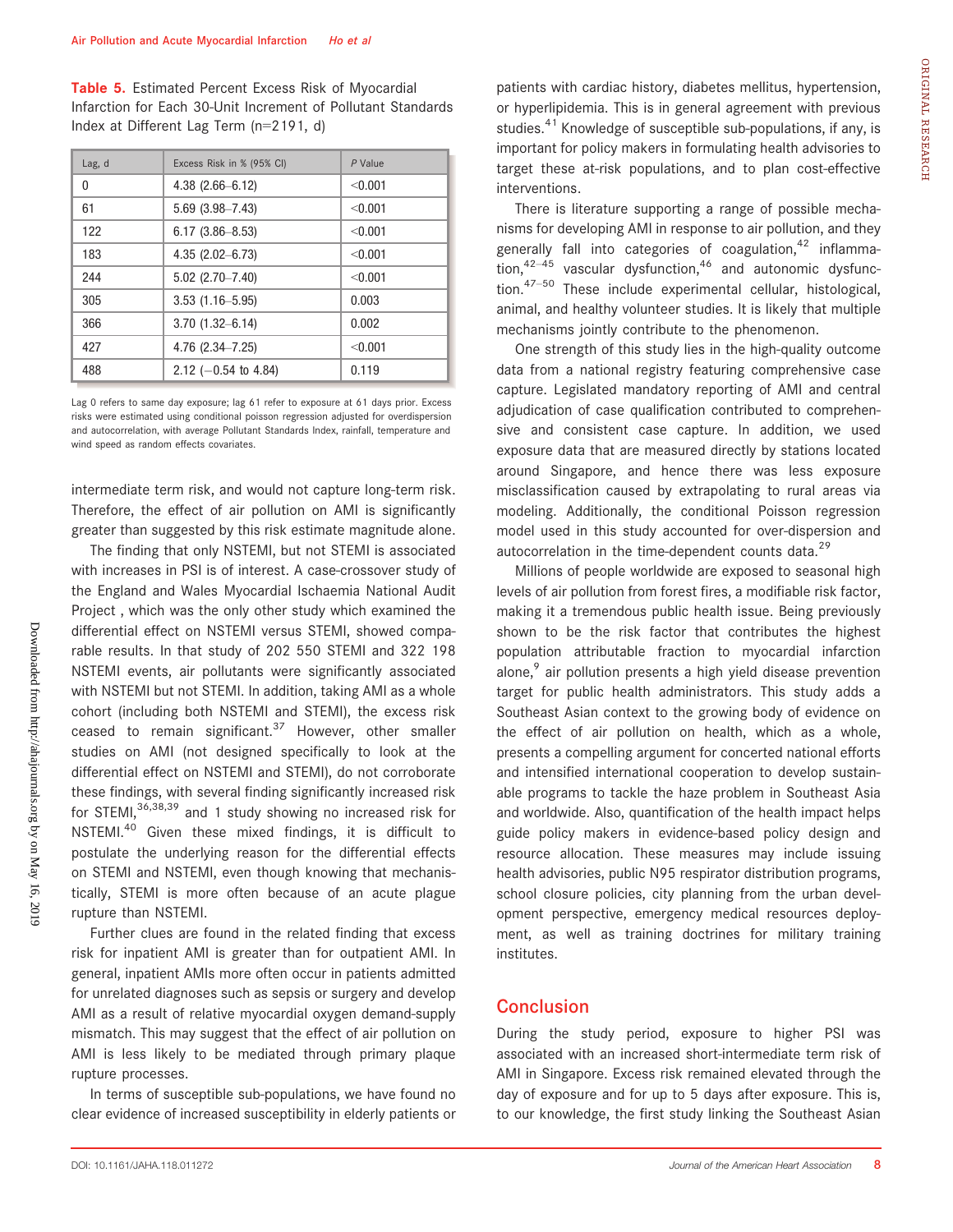haze problem to AMI. These results have public health implications for the region.

#### **Disclosures**

None.

## Authors' Affiliations

From the SingHealth Duke-NUS Emergency Medicine Academic Clinical Programme, Singapore (A.F.W.H.); SingHealth Emergency Medicine Residency Programme, Singapore (A.F.W.H.); Cardiovascular & Metabolic Disorders Program, Duke-National University of Singapore Medical School, Singapore (A.F.W.H., D.J.H.); Departments of Emergency Medicine (A.F.W.H., P.P.P., M.E.H.O.) and General Surgery (T.H.W.), Singapore General Hospital, Singapore; National Registry of Diseases Office, Health Promotion Board, Singapore (H.Z., L.L.F.); Department of Epidemiology and Preventive Medicine, School of Public Health and Preventive Medicine, Monash University, Melbourne, Victoria, Australia (A.E.); Engineering Cluster, Singapore Institute of Technology, Singapore (K.H.C.); Science and Math Cluster, Singapore University of Technology and Design, Singapore (K.H.C.); Saw Swee Hock School of Public Health, National University of Singapore, Singapore (P.P.P., J.Y.S.); Health Services Research Centre, Singapore Health Services, Singapore (N.L., M.E.H.O.); Centre for Quantitative Medicine (N.L.) and Program in Health Services and Systems Research (Y.H.K.), Duke-NUS Medical School, Singapore; Department of Cardiology, National Heart Centre Singapore, Singapore (J.W.C.T.); National Heart Research Institute Singapore, National Heart Centre, Singapore (D.J.H.); Yong Loo Lin School of Medicine, National University Singapore, Singapore (D.J.H.); The Hatter Cardiovascular Institute, University College London, London, United Kingdom (D.J.H.); The National Institute of Health Research University College London Hospitals Biomedical Research Centre, Research & Development, London, United Kingdom (D.J.H.); Department of Cardiology, Barts Heart Centre, St Bartholomew's Hospital, London, United Kingdom (D.J.H.); Division of Neurology, Department of Medicine, National University Health System, Singapore (B.Y.Q.T.).

#### References

1. Brauer M. Air pollution, stroke, and anxiety. BMJ. 2015;350:h1510.

2. Lim SS, Vos T, Flaxman AD, Danaei G, Shibuya K, Adair-Rohani H, Amann M, Anderson HR, Andrews KG, Aryee M, Atkinson C, Bacchus LJ, Bahalim AN, Balakrishnan K, Balmes J, Barker-Collo S, Baxter A, Bell ML, Blore JD, Blyth F, Bonner C, Borges G, Bourne R, Boussinesq M, Brauer M, Brooks P, Bruce NG, Brunekreef B, Bryan-Hancock C, Bucello C, Buchbinder R, Bull F, Burnett RT, Byers TE, Calabria B, Carapetis J, Carnahan E, Chafe Z, Charlson F, Chen H, Chen JS, Cheng ATA, Child JC, Cohen A, Colson KE, Cowie BC, Darby S, Darling S, Davis A, Degenhardt L, Dentener F, Des Jarlais DC, Devries K, Dherani M, Ding EL, Dorsey ER, Driscoll T, Edmond K, Ali SE, Engell RE, Erwin PJ, Fahimi S,

Falder G, Farzadfar F, Ferrari A, Finucane MM, Flaxman S, Fowkes FGR, Freedman G, Freeman MK, Gakidou E, Ghosh S, Giovannucci E, Gmel G, Graham K, Grainger R, Grant B, Gunnell D, Gutierrez HR, Hall W, Hoek HW, Hogan A, Hosgood HD, Hoy D, Hu H, Hubbell BJ, Hutchings SJ, Ibeanusi SE, Jacklyn GL, Jasrasaria R, Jonas JB, Kan H, Kanis JA, Kassebaum N, Kawakami N, Khang YH, Khatibzadeh S, Khoo JP, Kok C, Laden F, Lalloo R, Lan Q, Lathlean T, Leasher JL, Leigh J, Li Y, Lin JK, Lipshultz SE, London S, Lozano R, Lu Y, Mak J, Malekzadeh R, Mallinger L, Marcenes W, March L, Marks R, Martin R, McGale P, McGrath J, Mehta S, Mensah GA, Merriman TR, Micha R, Michaud C, Mishra V, Hanafiah KM, Mokdad AA, Morawska L, Mozaffarian D, Murphy T, Naghavi M, Neal B, Nelson PK, Nolla JM, Norman R, Olives C, Omer SB, Orchard J, Osborne R, Ostro B, Page A, Pandey KD, Parry CDH, Passmore E, Patra J, Pearce N, Pelizzari PM, Petzold M, Phillips MR, Pope D, Pope CA, Powles J, Rao M, Razavi H, Rehfuess EA, Rehm JT, Ritz B, Rivara FP, Roberts T, Robinson C, Rodriguez-Portales JA, Romieu I, Room R, Rosenfeld LC, Roy A, Rushton L, Salomon JA, Sampson U, Sanchez-Riera L, Sanman E, Sapkota A, Seedat S, Shi P, Shield K, Shivakoti R, Singh GM, Sleet DA, Smith E, Smith KR, Stapelberg NJC, Steenland K, Stöckl H, Stovner LJ, Straif K, Straney L, Thurston GD, Tran JH, Van Dingenen R, Van Donkelaar A, Veerman JL, Vijayakumar L, Weintraub R, Weissman MM, White RA, Whiteford H, Wiersma ST, Wilkinson JD, Williams HC, Williams W, Wilson N, Woolf AD, Yip P, Zielinski JM, Lopez AD, Murray CJL, Ezzati M. A comparative risk assessment of burden of disease and injury attributable to 67 risk factors and risk factor clusters in 21 regions, 1990– 2010: a systematic analysis for the Global Burden of Disease Study 2010. Lancet. 2012;380:2224–2260.

- 3. World Health Organization. Burden of disease from ambient and household air pollution. 2014.
- 4. World Health Organization. The top 10 causes of death. 2017.
- 5. Brook RD, Rajagopalan S, Pope CA, Brook JR, Bhatnagar A, Diez-Roux AV, Holguin F, Hong Y, Luepker RV, Mittleman MA, Peters A, Siscovick D, Smith SC, Whitsel L, Kaufman JD. Particulate matter air pollution and cardiovascular disease: an update to the scientific statement from the American Heart Association. Circulation. 2010;121:2331–2378.
- 6. Pope CA, Muhlestein JB, May HT, Renlund DG, Anderson JL, Horne BD. Ischemic heart disease events triggered by short-term exposure to fine particulate air pollution. Circulation. 2006;114:2443–2448.
- 7. Peters A, Dockery DW, Muller JE, Mittleman MA. Increase particulate air pollution and the triggering of myocardial infarction. Circulation. 2001;103:2810–2815.
- 8. Mustafic H, Jabre P, Caussin C, Murad MH, Escolano S, Tafflet M, Périer M-C, Marijon E, Vernerey D, Empana J-P, Jouven X. Main air pollutants and myocardial infarction: a systematic review and meta-analysis. JAMA. 2012;307:713–721.
- 9. Nawrot TS, Perez L, Künzli N, Munters E, Nemery B. Public health importance of triggers of myocardial infarction: a comparative risk assessment. Lancet. 2011;377:732–740.
- 10. Min Kok L. Haze in Singapore: a problem dating back 40 years. The Straits Times. 2015.
- 11. Vadrevu KP, Lasko K, Giglio L, Justice C. Analysis of Southeast Asian pollution episode during June 2013 using satellite remote sensing datasets. Environ Pollut. 2014;195:245–256.
- 12. ASEAN Haze Action Online. Combating Haze in ASEAN: Frequently Asked Questions. 2017.
- 13. Jaafar Z, Loh T-L. Linking land, air and sea: potential impacts of biomass burning and the resultant haze on marine ecosystems of Southeast Asia. Glob Chang Biol. 2014;20:2701–2707.
- 14. Dennis RA, Mayer J, Applegate G, Chokkalingam U, Colfer CJP, Kurniawan I, Lachowski H, Maus P, Permana RP, Ruchiat Y, Stolle F, Suyanto, Tomich TP. Fire, people and pixels: linking social science and remote sensing to understand underlying causes and impacts of fires in Indonesia. Hum Ecol. 2005;33:465–504.
- 15. Glover D, Jessup T. Indonesia's Fires and Haze: The Cost of Catastrophe (With a 2006 Update). Ottawa, Canada: International Development Research Centre; 1999.
- 16. Statistics Singapore—Department of Statistics Singapore. Singapore in Figures 2017. 2017.
- 17. International Monetary Fund. World Economic Outlook Database; 2014.
- 18. Ho AFW, Chew D, Wong TH, Ng YY, Pek PP, Lim SH, Anantharaman V, Ong MEH. Prehospital trauma care in Singapore. Prehosp Emerg Care. 2015;19:409–415.
- 19. Ho AFW, Loy EY, Pek PP, Wah W, Tan TXZ, Liu N, Chua TSJ, Koh TH, Chow KY, Ong MEH. Emergency medical services utilization among patients with STsegment elevation myocardial infarction: observations from the Singapore Myocardial Infarction Registry. Prehosp Emerg Care. 2016;3127:1–8.
- 20. Ho AFW, Pek PP, Fook-Chong S, Wong TH, Ng YY, Wong ASL, Ong MEH. Prehospital system delay in patients with ST-segment elevation myocardial infarction in Singapore. World J Emerg Med. 2015;6:277–282.